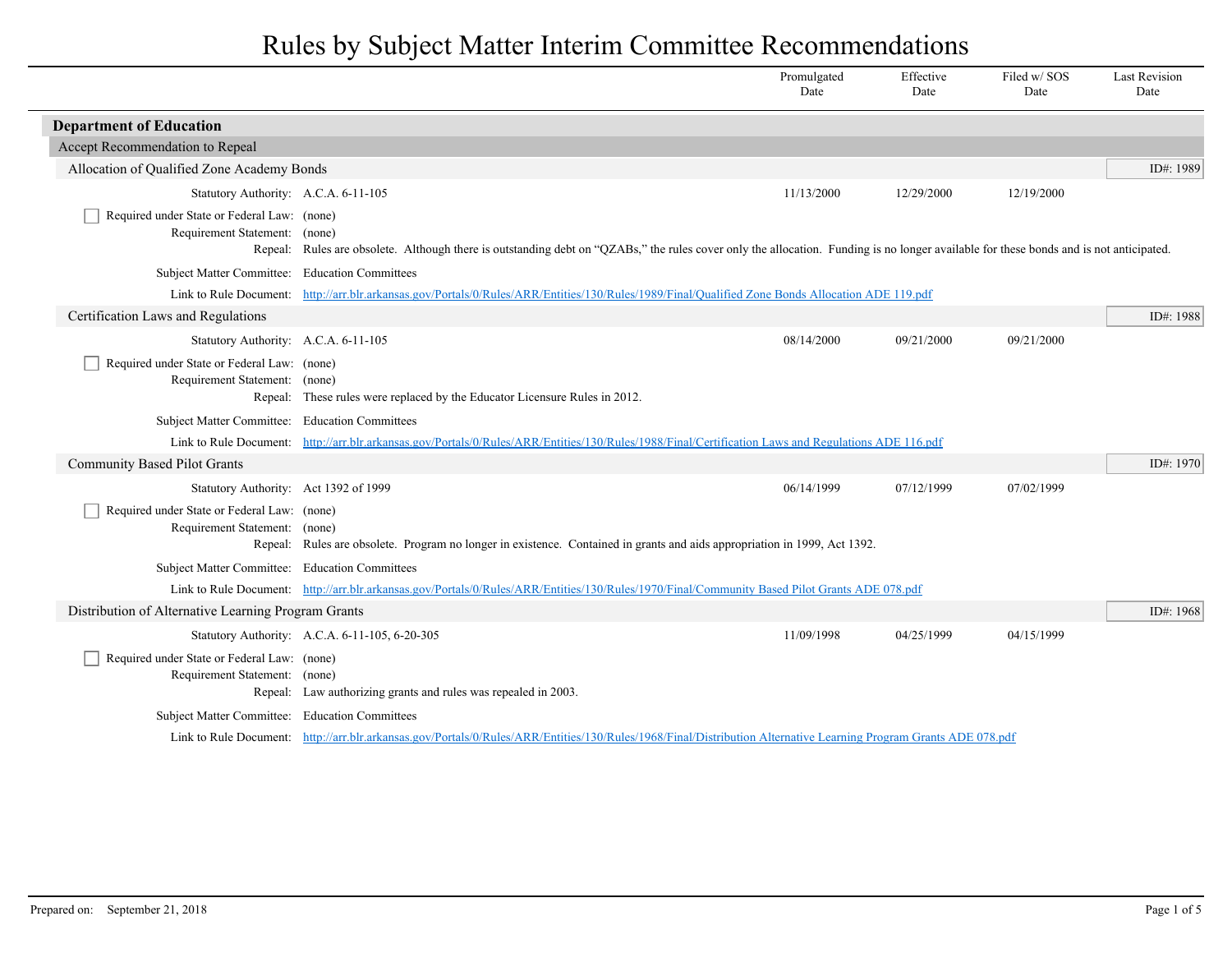|                                                                                                                                                                                                            |                                                                                                                                                                                                                                        | Promulgated<br>Date | Effective<br>Date | Filed w/ SOS<br>Date | <b>Last Revision</b><br>Date |
|------------------------------------------------------------------------------------------------------------------------------------------------------------------------------------------------------------|----------------------------------------------------------------------------------------------------------------------------------------------------------------------------------------------------------------------------------------|---------------------|-------------------|----------------------|------------------------------|
| Distribution of Catastrophic Loss Funding                                                                                                                                                                  |                                                                                                                                                                                                                                        |                     |                   |                      | ID#: 1965                    |
|                                                                                                                                                                                                            | Statutory Authority: A.C.A. 6-11-105, 6-20-305, Act 1361 of 1997                                                                                                                                                                       | 03/09/1998          | 04/16/1998        | 04/06/1998           |                              |
| Required under State or Federal Law: (none)<br>Requirement Statement: (none)<br>Repeal:                                                                                                                    | Rules are obsolete. Law upon which it was based (Ark Code Ann. 6-20-305) repealed by Act 59 of 2003 (2nd Ex. Sess.).                                                                                                                   |                     |                   |                      |                              |
|                                                                                                                                                                                                            | Subject Matter Committee: Education Committees                                                                                                                                                                                         |                     |                   |                      |                              |
|                                                                                                                                                                                                            | Link to Rule Document: http://arr.blr.arkansas.gov/Portals/0/Rules/ARR/Entities/130/Rules/1965/Final/Distribution of Catastrophic Loss Funding ADE 073.pdf                                                                             |                     |                   |                      |                              |
| Distribution of Supplemental Transportation Funds                                                                                                                                                          |                                                                                                                                                                                                                                        |                     |                   |                      | ID#: 1877                    |
| Statutory Authority: Act 1075 of 2011                                                                                                                                                                      |                                                                                                                                                                                                                                        | 01/15/2012          | 03/10/2012        | 02/08/2012           |                              |
| Required under State or Federal Law: (none)<br>Requirement Statement: (none)                                                                                                                               | Repeal: Rules are obsolete. Funded for FY12 distribution (appropriated Act 1075 of 2011), but no funding available in FY13. Subsequent appropriation Act did not reference these funds.                                                |                     |                   |                      |                              |
| Subject Matter Committee: Education Committees                                                                                                                                                             |                                                                                                                                                                                                                                        |                     |                   |                      |                              |
|                                                                                                                                                                                                            | Link to Rule Document: http://arr.blr.arkansas.gov/Portals/0/Rules/ARR/Entities/130/Rules/1877/Final/Supplemental Transportation Funds ADE 311.pdf                                                                                     |                     |                   |                      |                              |
| District Conversion Charter Application                                                                                                                                                                    |                                                                                                                                                                                                                                        |                     |                   |                      | ID#: $2135$                  |
|                                                                                                                                                                                                            | Statutory Authority: A.C.A. 6-23-201 et seq.                                                                                                                                                                                           | 08/14/2014          | 10/10/2014        | 09/10/2014           | 05/20/2016                   |
| Required under State or Federal Law: (none)<br>Requirement Statement: (none)                                                                                                                               | Repeal: No longer being promulgated as a rule as it is only a guide for the Charter Authorizing Panel and not the sole information used in deciding whether to grant a charter.                                                        |                     |                   |                      |                              |
| Subject Matter Committee: Education Committees<br>Link to Rule Document: http://arr.blr.arkansas.gov/Portals/0/Rules/ARR/Entities/130/Rules/2135/Final/District Conversion Charter Application ADE 336.pdf |                                                                                                                                                                                                                                        |                     |                   |                      |                              |
|                                                                                                                                                                                                            |                                                                                                                                                                                                                                        |                     |                   |                      |                              |
| Funding of Public School Districts                                                                                                                                                                         |                                                                                                                                                                                                                                        |                     |                   |                      | ID#: 1828                    |
|                                                                                                                                                                                                            | Statutory Authority: A.C.A. 6-11-105, 6-20-2305                                                                                                                                                                                        | 09/10/2007          | 10/22/2007        | 10/12/2007           |                              |
| Required under State or Federal Law: (none)<br>Requirement Statement: (none)                                                                                                                               | Repeal: Rules became the declining enrollment/student growth rules that were promulgated as a new set of rules (instead of amending these).                                                                                            |                     |                   |                      |                              |
| Subject Matter Committee: Education Committees                                                                                                                                                             |                                                                                                                                                                                                                                        |                     |                   |                      |                              |
|                                                                                                                                                                                                            | Link to Rule Document: http://arr.blr.arkansas.gov/Portals/0/Rules/ARR/Entities/130/Rules/1828/Final/Funding Public School Districts ADE 263.pdf                                                                                       |                     |                   |                      |                              |
| Highly Qualified Teachers Pursuant to the No Child Left Behind Act of 2001                                                                                                                                 |                                                                                                                                                                                                                                        |                     |                   |                      | ID#: 2136                    |
|                                                                                                                                                                                                            | Statutory Authority: A.C.A. 6-11-105, 20 U.S.C. 6301 et seq.                                                                                                                                                                           | 08/08/2005          | 10/01/2005        | 09/22/2005           | 04/13/2012                   |
|                                                                                                                                                                                                            | Required under State or Federal Law: A.C.A. 6-11-105, 25-15-201 et seq., No Child Left Behind (2001) 20 U.S.C. 6301 et seq.                                                                                                            |                     |                   |                      |                              |
|                                                                                                                                                                                                            | Requirement Statement: The purpose of these rules is to establish definitions and procedures used to designate<br>teachers as highly qualified in the core academic subject areas pursuant to the No Child<br>Left Behind Act of 2001. |                     |                   |                      |                              |
|                                                                                                                                                                                                            | Repeal: Rules are obsolete after ESSA.                                                                                                                                                                                                 |                     |                   |                      |                              |
| Subject Matter Committee: Education Committees                                                                                                                                                             |                                                                                                                                                                                                                                        |                     |                   |                      |                              |
|                                                                                                                                                                                                            | Link to Rule Document: http://arr.blr.arkansas.gov/Portals/0/Rules/ARR/Entities/130/Rules/2136/Final/Highly Qualified Teachers ADE 220.pdf                                                                                             |                     |                   |                      |                              |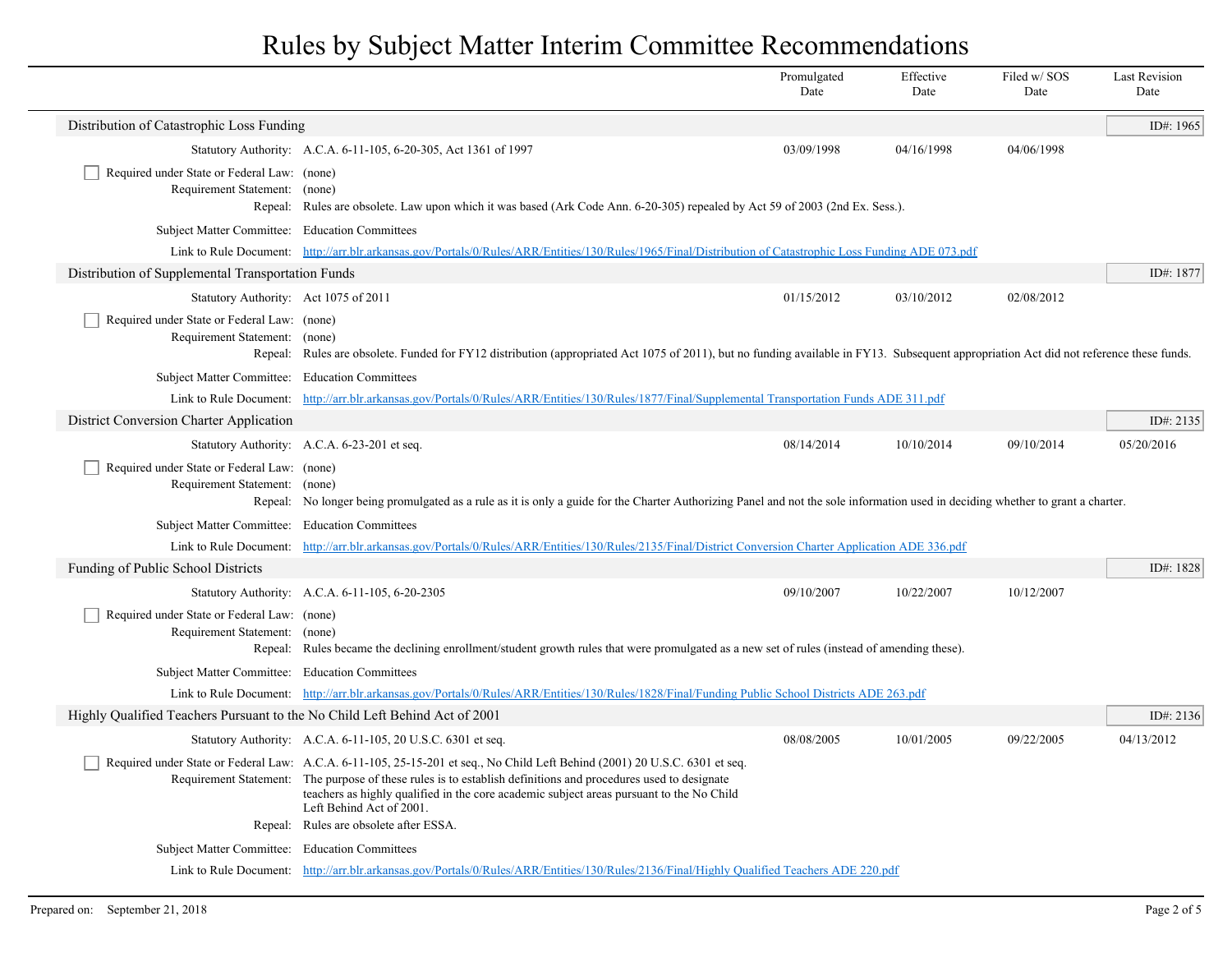|                                                                                                                                                             |                                                                                                                                                                                                                                                                                                                                                                                                                                                                                                                                                                                                                                                                                                                                     | Promulgated<br>Date | Effective<br>Date | Filed w/ SOS<br>Date | <b>Last Revision</b><br>Date |
|-------------------------------------------------------------------------------------------------------------------------------------------------------------|-------------------------------------------------------------------------------------------------------------------------------------------------------------------------------------------------------------------------------------------------------------------------------------------------------------------------------------------------------------------------------------------------------------------------------------------------------------------------------------------------------------------------------------------------------------------------------------------------------------------------------------------------------------------------------------------------------------------------------------|---------------------|-------------------|----------------------|------------------------------|
| Implement Appropriation for Students At-Risk, K-3                                                                                                           |                                                                                                                                                                                                                                                                                                                                                                                                                                                                                                                                                                                                                                                                                                                                     |                     |                   |                      | ID#: 1960                    |
| Statutory Authority: Act 1361 of 1997                                                                                                                       |                                                                                                                                                                                                                                                                                                                                                                                                                                                                                                                                                                                                                                                                                                                                     | 02/09/1998          | 02/22/1998        | 02/11/1998           |                              |
| Required under State or Federal Law: (none)<br>Requirement Statement: (none)                                                                                | Repeal: ADE no longer uses At-Risk funds for just K-3. When the special language was removed from the appropriation, ADE expanded the use of At-Risk funds.                                                                                                                                                                                                                                                                                                                                                                                                                                                                                                                                                                         |                     |                   |                      |                              |
| Subject Matter Committee: Education Committees                                                                                                              |                                                                                                                                                                                                                                                                                                                                                                                                                                                                                                                                                                                                                                                                                                                                     |                     |                   |                      |                              |
|                                                                                                                                                             | Link to Rule Document: http://arr.blr.arkansas.gov/Portals/0/Rules/ARR/Entities/130/Rules/1960/Final/Appropriations for Students At-Risk K-3 ADE 069.pdf                                                                                                                                                                                                                                                                                                                                                                                                                                                                                                                                                                            |                     |                   |                      |                              |
| Issuance of Subpoenas by the Arkansas State Board of Education                                                                                              |                                                                                                                                                                                                                                                                                                                                                                                                                                                                                                                                                                                                                                                                                                                                     |                     |                   |                      | ID#: 1879                    |
|                                                                                                                                                             | Statutory Authority: A.C.A. 6-11-105, 6-17-425                                                                                                                                                                                                                                                                                                                                                                                                                                                                                                                                                                                                                                                                                      | 01/31/2012          | 03/01/2012        | 01/31/2012           |                              |
|                                                                                                                                                             | Required under State or Federal Law: A.C.A. 6-17-425<br>Requirement Statement: (a) (1) The following boards shall have the power to issue subpoenas and bring before the board as a witness any person in this state:<br>(A) Professional Licensure Standards Board, $\delta$ 6-17-422; and<br>(B) State Board of Education, § 6-11-101 et seq.<br>(2) The Professional Licensure Standards Board or the State Board of Education shall by rule provide for the issuance of a subpoena upon the request of a party to a proceeding<br>pending before the Professional Licensure Standards Board or the State Board of Education or at the request of the Professional Licensure Standards Board or the State Board of<br>Education. |                     |                   |                      |                              |
|                                                                                                                                                             | Repeal: These rules are repetitive of the law; power included into State Board of Education operating procedures.                                                                                                                                                                                                                                                                                                                                                                                                                                                                                                                                                                                                                   |                     |                   |                      |                              |
| Subject Matter Committee: Education Committees                                                                                                              |                                                                                                                                                                                                                                                                                                                                                                                                                                                                                                                                                                                                                                                                                                                                     |                     |                   |                      |                              |
|                                                                                                                                                             | Link to Rule Document: http://arr.blr.arkansas.gov/Portals/0/Rules/ARR/Entities/130/Rules/1879/Final/State Board of Education Subpoenas Issuance ADE 314.pdf                                                                                                                                                                                                                                                                                                                                                                                                                                                                                                                                                                        |                     |                   |                      |                              |
| Matching Grants for Mathematics and Science Equipment                                                                                                       |                                                                                                                                                                                                                                                                                                                                                                                                                                                                                                                                                                                                                                                                                                                                     |                     |                   |                      | ID#: 9593                    |
| Statutory Authority: Act 453 of 1991                                                                                                                        |                                                                                                                                                                                                                                                                                                                                                                                                                                                                                                                                                                                                                                                                                                                                     | 07/05/1991          | 07/05/1991        | 07/05/1991           |                              |
| Required under State or Federal Law: (none)<br>Requirement Statement: (none)                                                                                | Repeal: Program not funded since 2006. No appropriation for the program.                                                                                                                                                                                                                                                                                                                                                                                                                                                                                                                                                                                                                                                            |                     |                   |                      |                              |
| Subject Matter Committee: Education Committees                                                                                                              |                                                                                                                                                                                                                                                                                                                                                                                                                                                                                                                                                                                                                                                                                                                                     |                     |                   |                      |                              |
| Link to Rule Document: http://arr.blr.arkansas.gov/Portals/0/Rules/ARR/Entities/130/Rules/9593/Final/Matching Grants for Math and Science Equipment ADE.pdf |                                                                                                                                                                                                                                                                                                                                                                                                                                                                                                                                                                                                                                                                                                                                     |                     |                   |                      |                              |
| Model Rural Early Childhood Consortium                                                                                                                      |                                                                                                                                                                                                                                                                                                                                                                                                                                                                                                                                                                                                                                                                                                                                     |                     |                   |                      | ID#: 1943                    |
|                                                                                                                                                             | Statutory Authority: A.C.A. 6-13-1101 et seq.                                                                                                                                                                                                                                                                                                                                                                                                                                                                                                                                                                                                                                                                                       | 07/10/1995          | 08/28/1995        | 08/08/1995           |                              |
|                                                                                                                                                             | $ \mathbf{v} $ Required under State or Federal Law: A.C.A. 6-13-1106                                                                                                                                                                                                                                                                                                                                                                                                                                                                                                                                                                                                                                                                |                     |                   |                      |                              |
|                                                                                                                                                             | Requirement Statement: (a) (1) The State Board of Education shall adopt and publish criteria setting forth the application process to be followed by any educational consortium.<br>(2) The Department of Education shall determine which applications are accepted in accordance with the state board's published criteria.<br>(b) Implementation of the provisions of this subchapter shall be contingent upon appropriation.                                                                                                                                                                                                                                                                                                     |                     |                   |                      |                              |
|                                                                                                                                                             | Repeal: Statute contingent upon appropriation and there is no appropriation.                                                                                                                                                                                                                                                                                                                                                                                                                                                                                                                                                                                                                                                        |                     |                   |                      |                              |
| Subject Matter Committee: Education Committees                                                                                                              |                                                                                                                                                                                                                                                                                                                                                                                                                                                                                                                                                                                                                                                                                                                                     |                     |                   |                      |                              |
|                                                                                                                                                             | Link to Rule Document: http://arr.blr.arkansas.gov/Portals/0/Rules/ARR/Entities/130/Rules/1943/Final/Model Rural Early Childhood Consortium ADE 003.pdf                                                                                                                                                                                                                                                                                                                                                                                                                                                                                                                                                                             |                     |                   |                      |                              |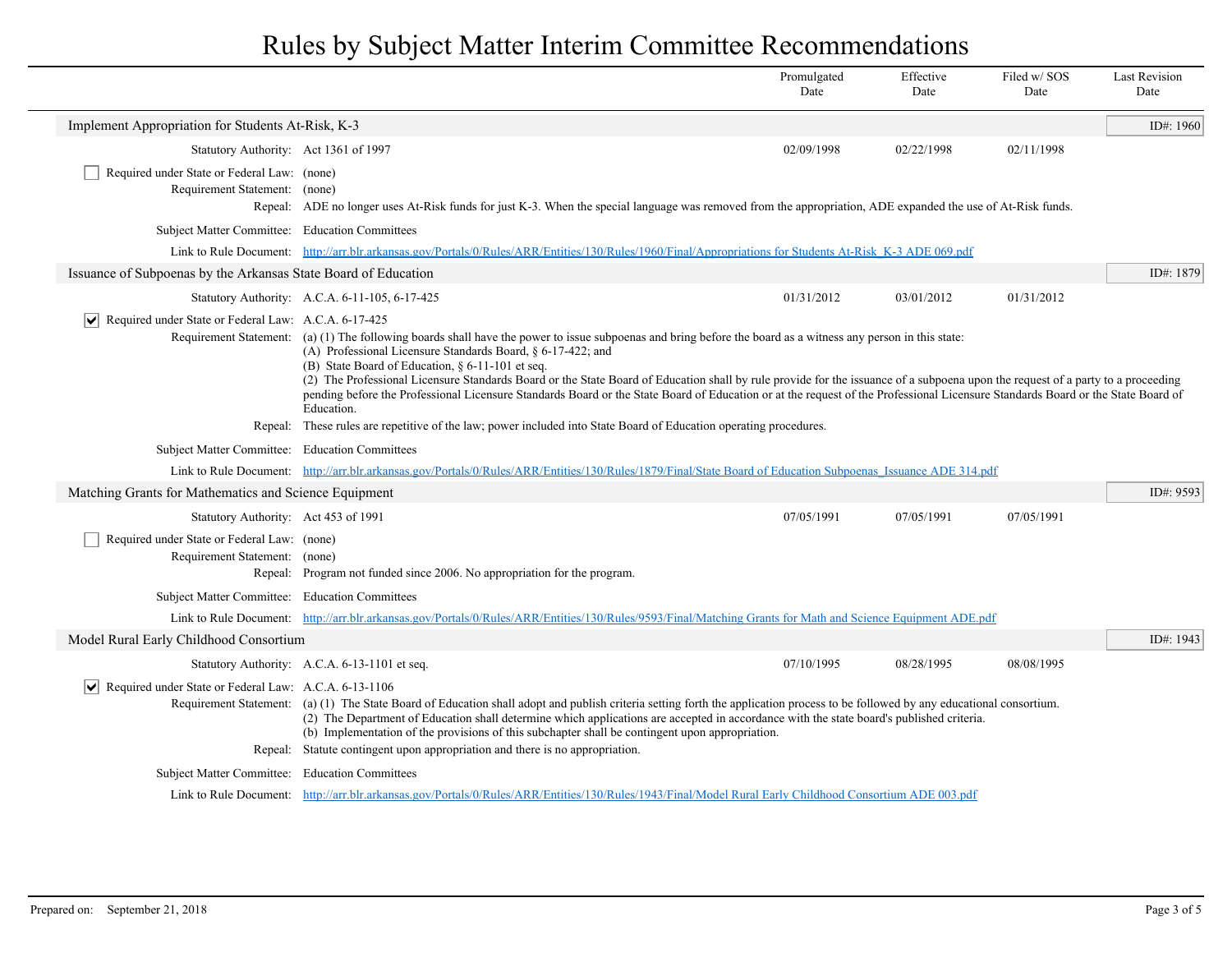|                                                                              |                                                                                                                                                                            | Promulgated<br>Date | Effective<br>Date | Filed w/SOS<br>Date | <b>Last Revision</b><br>Date |
|------------------------------------------------------------------------------|----------------------------------------------------------------------------------------------------------------------------------------------------------------------------|---------------------|-------------------|---------------------|------------------------------|
| Non-Traditional Licensure Program                                            |                                                                                                                                                                            |                     |                   |                     | ID#: 2035                    |
|                                                                              | Statutory Authority: A.C.A. 6-11-105, 6-17-401, 6-17-409                                                                                                                   | 07/09/2007          | 08/25/2007        | 08/15/2007          | 06/11/2014                   |
| Required under State or Federal Law: (none)<br>Requirement Statement: (none) | Repeal: These rules were meant to be repealed in 2012 when the mass repeal and adoption of the combined educator licensure rules occurred.                                 |                     |                   |                     |                              |
| Subject Matter Committee: Education Committees                               |                                                                                                                                                                            |                     |                   |                     |                              |
|                                                                              | Link to Rule Document: http://arr.blr.arkansas.gov/Portals/0/Rules/ARR/Entities/130/Rules/2035/Final/Non-Traditional Licensure ADE 256.pdf                                 |                     |                   |                     |                              |
| Open-Enrollment Public Charter School Application                            |                                                                                                                                                                            |                     |                   |                     | ID#: 2134                    |
|                                                                              | Statutory Authority: A.C.A. 6-23-101 et seq.                                                                                                                               | 08/12/2013          | 10/17/2013        | 09/17/2013          | 04/14/2016                   |
| Required under State or Federal Law: (none)<br>Requirement Statement: (none) | Repeal: No longer being promulgated as a rule as it is a guide for the Charter Authorizing Panel and not the sole information used in deciding whether to grant a charter. |                     |                   |                     |                              |
| Subject Matter Committee: Education Committees                               |                                                                                                                                                                            |                     |                   |                     |                              |
|                                                                              | Link to Rule Document: http://arr.blr.arkansas.gov/Portals/0/Rules/ARR/Entities/130/Rules/2134/Final/Open-Enrollment Charter Application ADE 330.pdf                       |                     |                   |                     |                              |
| Parent Involvement Grant Program                                             |                                                                                                                                                                            |                     |                   |                     | ID#: 1986                    |
|                                                                              | Statutory Authority: A.C.A. $6-11-105(a)(9)$                                                                                                                               | 11/08/1999          | 12/17/1999        | 12/17/1999          |                              |
| Required under State or Federal Law: (none)<br>Requirement Statement: (none) | Repeal: These rules are obsolete and have not been updated since 1999.                                                                                                     |                     |                   |                     |                              |
| Subject Matter Committee: Education Committees                               |                                                                                                                                                                            |                     |                   |                     |                              |
|                                                                              | Link to Rule Document: http://arr.blr.arkansas.gov/Portals/0/Rules/ARR/Entities/130/Rules/1986/Final/Parent Involvement Grant Program ADE 105.pdf                          |                     |                   |                     |                              |
| Parents as Teachers Program                                                  |                                                                                                                                                                            |                     |                   |                     | ID#: 1984                    |
|                                                                              | Statutory Authority: A.C.A. 6-11-105(a)(9), 6-10-109                                                                                                                       | 11/08/1999          | 12/27/1999        | 12/17/1999          |                              |
| Required under State or Federal Law: (none)<br>Requirement Statement: (none) | Repeal: Rules are obsolete. Ark. Code Ann. 6-10-109 refers to program but grants not available.                                                                            |                     |                   |                     |                              |
| Subject Matter Committee: Education Committees                               |                                                                                                                                                                            |                     |                   |                     |                              |
|                                                                              | Link to Rule Document: http://arr.blr.arkansas.gov/Portals/0/Rules/ARR/Entities/130/Rules/1984/Final/Parents As Teachers Program ADE 104.pdf                               |                     |                   |                     |                              |